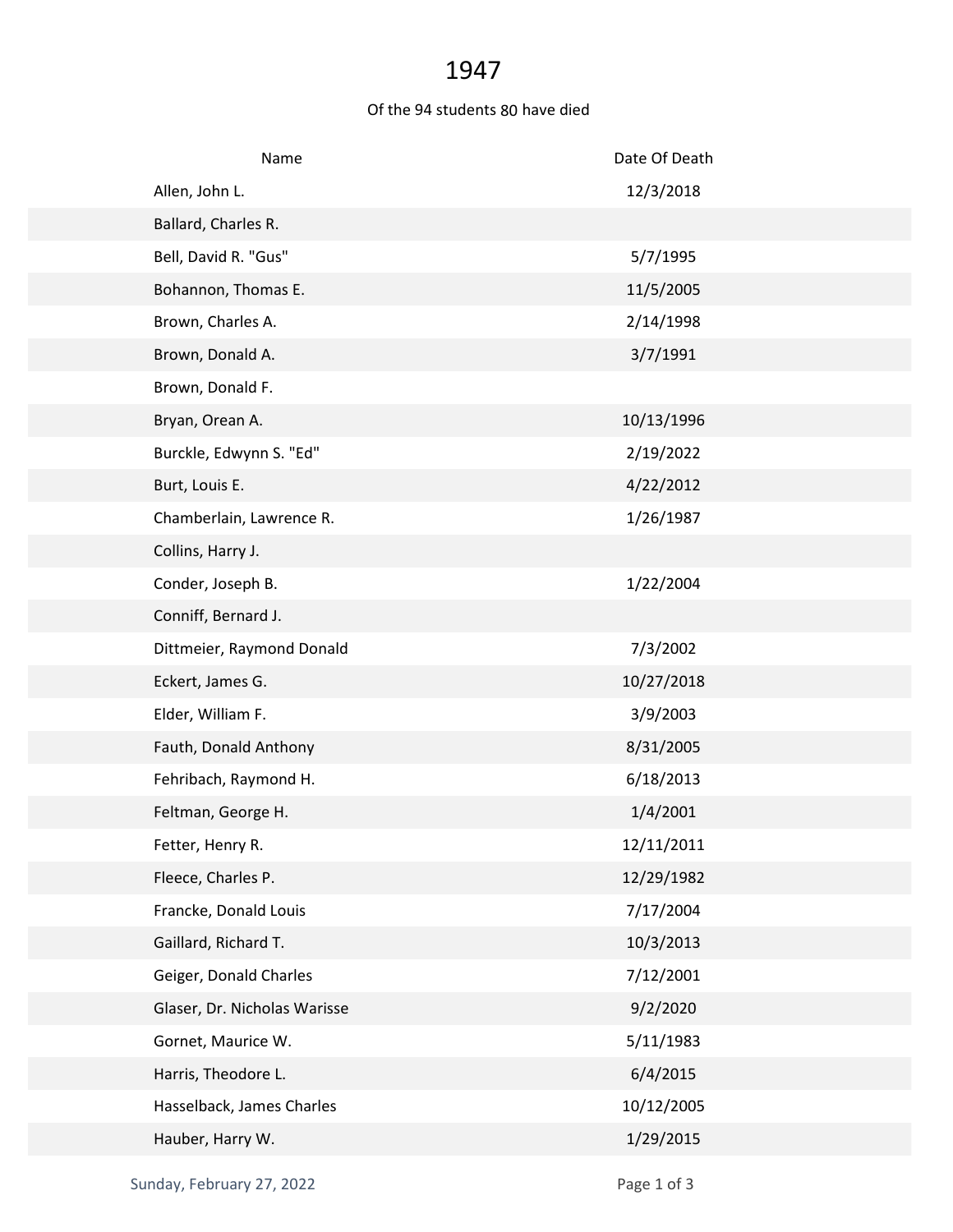| Name                       | Date Of Death |
|----------------------------|---------------|
| Heer, David T.             |               |
| Heishman, James W.         |               |
| Hickey, Richard Francis    | 9/23/2020     |
| Hollensead, Paul C.        |               |
| Horlander, Charles E.      | 1/18/2018     |
| Horn, James Carrol         | 10/15/1989    |
| Hughes, James B. "Shaemus" | 12/28/2020    |
| Jacobs, Robert F.          |               |
| Kennedy, John W.           | 4/9/2018      |
| Klem, Kenneth Francis      | 4/23/1999     |
| Kluesner, Kenneth Odelo    | 5/27/2003     |
| Kneisler, Charles L.       | 3/10/2019     |
| Larger, William Lee        | 7/29/1996     |
| Liston, James J.           | 8/24/2011     |
| Luckett, Charles A.        |               |
| Mattingly, Joseph A.       |               |
| McCall, Joseph P.          | 8/27/2013     |
| McFarland, Edward D.       |               |
| McGrath, Joseph C.         | 4/21/2003     |
| Meagher, Charles A.        |               |
| Moert, Jr., Joseph B.      | 7/19/2004     |
| Monks, James G.            | 7/27/2016     |
| Moriarty, James Thomas     | 12/16/1995    |
| Murphy, Jr., Edward D.     | 11/22/2010    |
| Ober, Walter G.            | 5/7/2017      |
| Peak, James B.             |               |
| Peak, Robert Mathew        | 10/29/1994    |
| Pfeiffer, Eugene J.        | 7/10/2015     |
| Plahetka, Richard F.       | 7/27/1980     |
| Porzig, Jr., Albert J.     | 8/29/2019     |
| Quill, Michael Joseph      | 5/21/1994     |
| Ransdell, James E.         |               |
| Reagan, William J.         | 12/22/2017    |